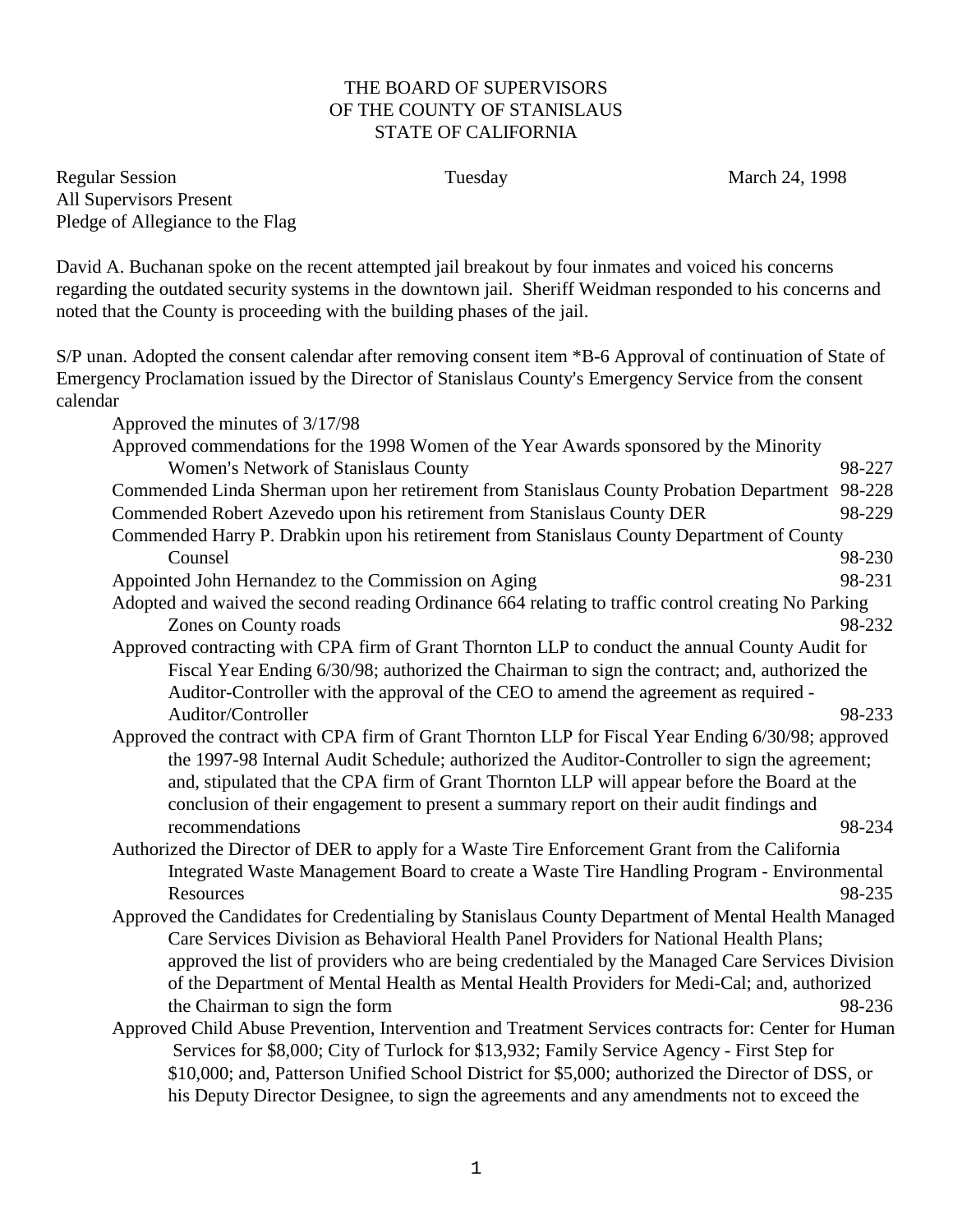contract amounts; and, authorized and directed the Auditor-Controller to make the appropriations and estimated revenue adjustments - Social Services 98-237

- Find that the territory of the North McHenry Lighting District (Crawford -APN: 046-11-15) is owned by the petitioner, and that petitioner's ownership represents 100% of the total assessed valuation of all taxable property within the territory proposed to be annexed into the North McHenry Lighting District; find that Stanislaus County C.S. 21.40.040 requires the installation of a street lighting system to serve territory; find that the territory proposed to be annexed is not within the limits of any other lighting district; find that public necessity and welfare require that the territory be annexed to the lighting district; ordered the requirements of notice, hearing and election shall not be applicable to this proceeding pursuant to Streets and Highways Code Section 19056; ordered that the territory shall be annexed to the North McHenry Lighting District of Stanislaus County; find the fact of filing of the petition was received by the Clerk of the Board on 3/16/98; ordered that pursuant to the Streets and Highway Code Section 19000, et seq., the cost of conducting and maintaining the lighting district shall be assessed against the individual parcels of land within the District's boundaries; and, directed the Clerk of the Board to send a certified copy of the resolution ordering the annexation to the Lighting District to the Department of Public Works, the offices of the Assessor, Elections, Auditor-Controller and the Clerk-Recorder; and, directed the Department of Public Works to send a certified copy of the resolution ordering the annexation to the Lighting District and all other required documents and the processing fee to the State Board of Equalization 98-238
- Approved an agreement for engineering design services agreement with Boyle Engineering of Fresno, California for Claribel Road at Claus Road and the Claribel Road at Oakdale Road Project in the amount of \$118,000 and the Orange Blossom Road near Horseshoe Road Realignment Project in the amount of \$125,000; authorized the Auditor-Controller to increase appropriations by \$121,000 in the Claribel Road at Claus Road and Claribel Road at Oakdale Road Project account to offset the costs of engineering services and preliminary title reports and to make accounting adjustments as necessary to complete the design work; and, authorized the Auditor-Controller to increase Appropriations by \$125,000 in the Orange Blossom Road near Horseshoe Road Realignment Project to offset the costs of engineering services and to make accounting adjustments as necessary to complete the design work 98-239
- Set a public hearing on 4/14/98, at 9:25 a.m., to consider whether or not to adopt a resolution of necessity relating to the condemnation of certain real property for the Salado Creek Improvement Project and authorized County Counsel, in cooperation with the Public Works Department, to give notice to affected property owners pursuant to Code of Civil Procedure, Section 1245.235 98-240
- Approved request by Evans Companies to hold the First Annual Poppy and Wildflower Festival on Saturday, 3/28/98, on Taylor Court in Turlock, California and authorized the Director of Public Works to issue a permit for the event 98-241
- Approved the Plans and Specifications for the Salado Creek Improvements Project and authorized the Chairman to set the dates for advertising the project as 4/1/98; 4/8/98; 4/15/98; and, 4/22/98 and set the bid submittal deadline for  $4/29/98$  prior to 2:00 p.m. 98-242

S/M unan. Approved contract with Gaffney Display to design and build the Stanislaus County fair exhibit at the 1998 California State Fair for \$9,000 and authorized the Chairman to sign the contract; approved expenditure for \$4,500.00 from Cooperative Extension Index 603001, Sub-object 6565 for the first installment of the contract, to Gaffney Display after 3/24/98; approved expenditure from Cooperative Extension Index 603001, Sub-object 6565 second installment of contract for \$4,500 to Gaffney Display after the opening of the 1998